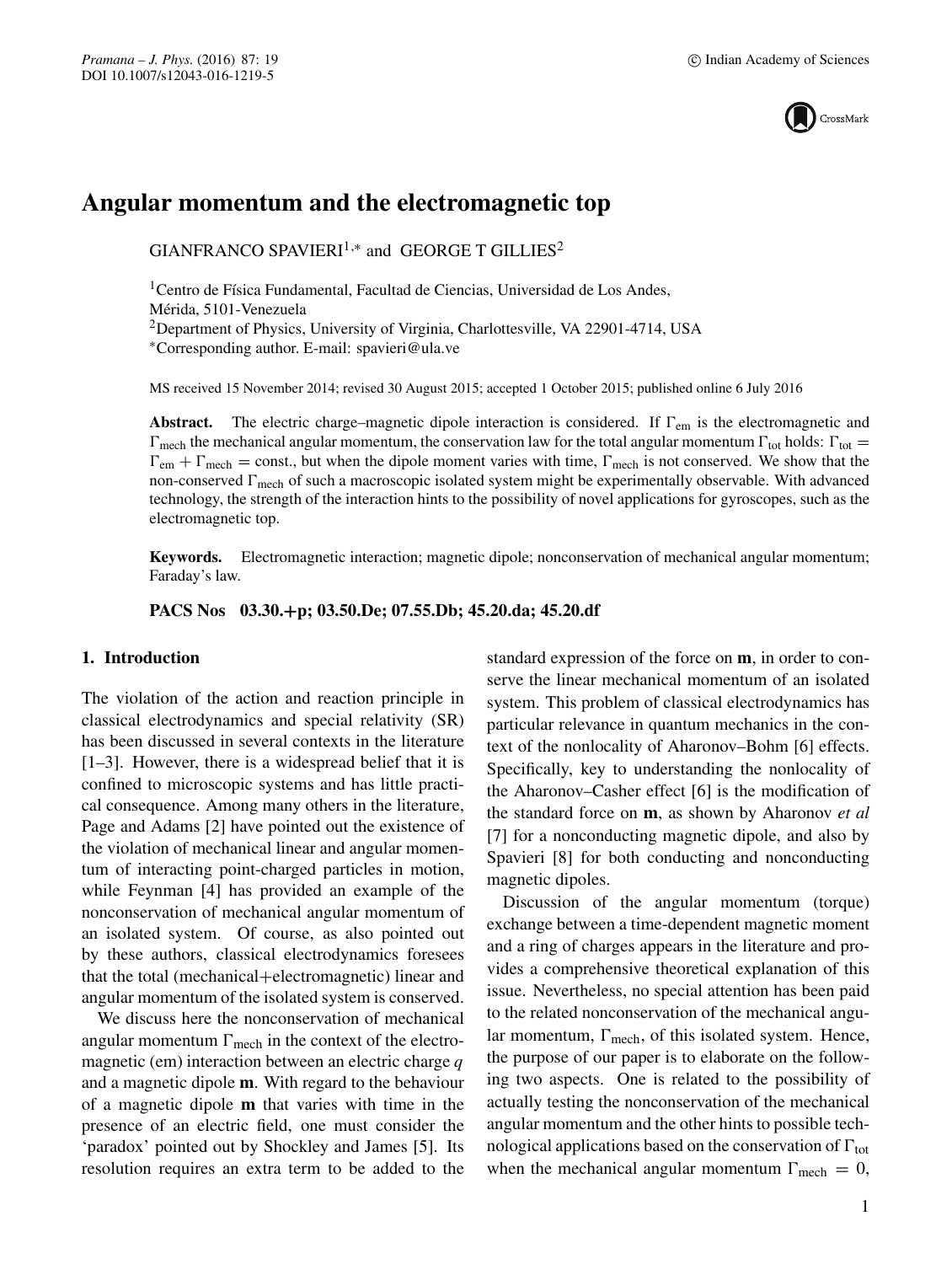but  $\Gamma_{em} \neq 0$ . After a brief review of the related theory, we consider here the feasibility of testing the em forces and torques involved in the interaction between q and **m**. We show that these tests are viable and, in particular, the acquired angular momentum is observable even for a macroscopic system. An experiment proposed for this purpose indicates that the strength of this self-driven rotation is such that it may lead to novel and interesting applications for gyroscopes.

#### **2. The charge–magnetic dipole interaction**

#### 2.1 *Linear momentum*

Consider the system shown figure 1, where a ring of charges encircles a solenoid, consisting ideally of a linear array of magnetic dipoles. Let us consider the charge  $q$  of one element of the ring and its interaction with the highlighted magnetic dipole of moment **m**. The time derivative of the em momentum is usually related to em force density as

$$
-\frac{1}{4\pi c}\partial_t (\mathbf{E} \times \mathbf{B})^i + \partial_k \Theta^{ik} = \left(\rho \mathbf{E} + \frac{1}{c}\mathbf{j} \times \mathbf{B}\right)^i.
$$
 (1)

However, when the magnetic moment of the dipole is switched off, there is a force  $f_q = qE = -c^{-1}q\partial_t A$ acting on the charge  $q$ , while an equal and opposite force  $\mathbf{f}_m = c^{-1} \dot{\mathbf{m}} \times \mathbf{E}_q = -\mathbf{f}_q$  acts on the dipole [5,7,8]. By taking into account the term  $f_m$  in the expression of the force on **m**, there is no net force on the charge–magnetic dipole system, assuring that its



**Figure 1.** In the interaction between the charge element  $q$ of the ring of radius  $r$  and a time-varying magnetic dipole **m** of the solenoid, a force  $\mathbf{f}_q = q\mathbf{E} = -c^{-1}q\partial_t\mathbf{A}$  acts on q and an equal and opposite force  $\mathbf{f}_m = c^{-1}\mathbf{m} \times \mathbf{E}_q = -\mathbf{f}_q$ acts on **m**. Due to the action of the local field **E**, a torque  $\mathbf{r} \times q\mathbf{E} = c^{-1}Q\mathbf{r} \times (-\partial_t \mathbf{A})$  acts on the charged ring but no countertorque acts on **m**.

mechanical linear momentum is conserved. In the literature, the extra force  $\mathbf{f}_m = c^{-1} \dot{\mathbf{m}} \times \mathbf{E}_a$ , to be added to the standard expression of the force on the magnetic dipole, has been shown to be due to the time variation of the so-called hidden momentum  $P_h = c^{-1}m \times E_a$ [5,7–9]. The hidden momentum arises when the em tensor  $\Theta^{\mu\nu}$  in (1) is complemented with the stress tensor  $S^{\mu\nu}$  to provide the total tensor  $T^{\mu\nu} = \Theta^{\mu\nu} + S^{\mu\nu}$ , which, together with the continuity equation  $\partial_{\nu}T^{\mu\nu} =$ 0, is suitable for describing systems with internal structure such as this [5,7,8].  $f_m$  appears only when fields are time-varying, e.g., when the time-varying **m** is in the presence of the external electric field  $\mathbf{E}_q$ . Here, we have adopted Maxwell–Lorentz's theory, according to which the hidden momentum has been transferred to the magnet. We mention, as pointed out by Mansuripur [9], that supporters of the Einstein–Laub viewpoint do not need to invoke the hidden momentum and may explain the experimental results on the basis of the force/torque exerted on the magnet while it is being switched off. The end results of the two interpretations are the same.

The two forces  $f_m$  and  $f_q$  involved in the charge– magnetic dipole system, are equal and opposite but not collinear. Therefore, there is a net couple (or torque) acting on the system as **m** varies with time. A test of  $f_m$  is possible with the present technology but its description is left to a future contribution. The equation of motion of the magnetic dipole in the presence of the external fields **E** and **B** has been derived in refs [7,8] assuming the existence of  $P_h$  and considering that the moving **m** possesses an electric dipole moment  $\mathbf{d} = c^{-1}\mathbf{v} \times \mathbf{m}$ . A simpler approach consists of introducing the Lagrangian

$$
L = T - U = \frac{1}{2}mv^2 + \mathbf{v} \cdot \mathbf{P}_h + \mathbf{m} \cdot \mathbf{B},
$$
 (2)

where in (2), the potential energy  $\mathbf{v} \cdot \mathbf{P}_h = c^{-1} \mathbf{v} \cdot$  $m \times E$ . From this Lagrangian it is straightforward to obtain the equation of motion

$$
-\frac{1}{c}\frac{d}{dt}(\mathbf{m}\times\mathbf{E}) + \frac{1}{c}\nabla(\mathbf{v}\cdot(\mathbf{m}\times\mathbf{E})) + \nabla(\mathbf{m}\cdot\mathbf{B}) = \frac{d}{dt}(m\mathbf{v})
$$
(3)

which, by means of vector identities and the use of Maxwell's equations, yields

$$
-\frac{1}{c}\mathbf{m}\times\mathbf{E}+\frac{1}{c}\mathbf{v}\times(\mathbf{m}\cdot\nabla)\mathbf{E}]+(\mathbf{m}\cdot\nabla)\mathbf{B}=\frac{d}{dt}(m\mathbf{v}).
$$
\n(4)

Expression (4) coincides with the force expression derived [7] in the special case of **m** moving with velocity **v** in the presence of the electric field **E**.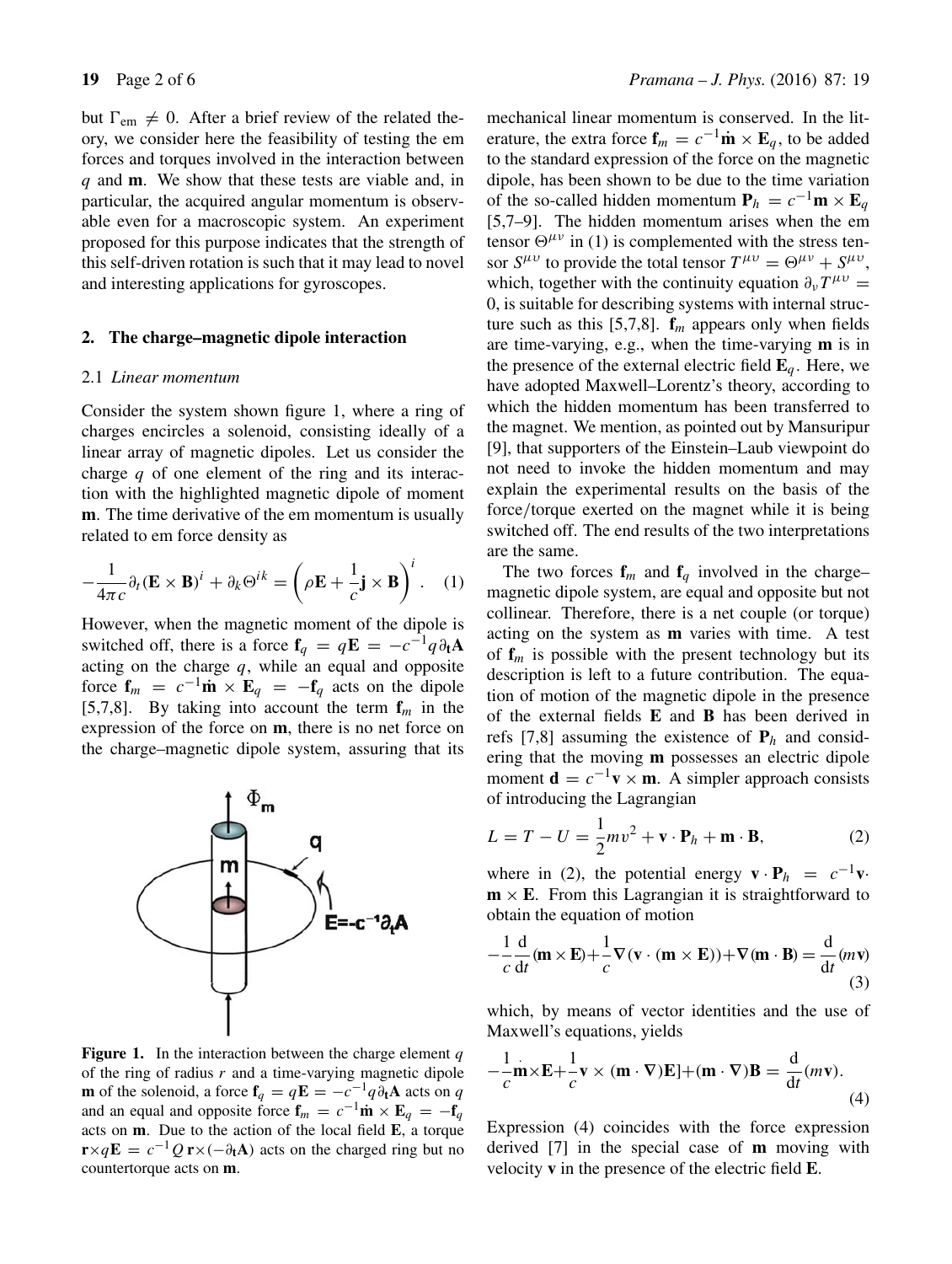#### 2.2 *Angular momentum*

The time derivative of the em angular momentum density is obtained by multiplying vectorially by **x** expression (1). If the fields vanish for  $r \to \infty$  as  $1/r^2$  or faster, as in our case, the terms related to the divergence  $\partial_k \Theta^{ik}$  do not contribute to the em angular momentum  $\Gamma$ <sub>em</sub>. Thus, apart from a constant term, integrating over volume and time, eq. (1) yields the conservation law

$$
\Gamma_{\text{em}} = \frac{1}{4\pi c} \int \mathbf{r} \times (\mathbf{E} \times \mathbf{B}) dV
$$
  
=  $-\frac{1}{c} \int \rho \mathbf{r} \times (-\partial_t \mathbf{A}) dV dt = -\Gamma_{\text{mech}},$  (5)

i.e.,

$$
\Gamma_{\rm em} + \Gamma_{\rm mech} = \text{const.} \tag{6}
$$

Expression (5) is in agreement with the result [10] that, for a point charge q, the em momentum is  $c^{-1}qA =$  $c^{-1}q\mathbf{m} \times \mathbf{r}/r^3 = -c^{-1}\mathbf{m} \times \mathbf{E}_q$ , where **A** is the vector potential and  $c^{-1}$ **m** × **E**<sub>q</sub> is the momentum due to internal stresses [5,7,8].

Let us consider Faraday's law for the solenoid of figure 1. When **m** varies with time, the induction field  $\mathbf{E} = -c^{-1}\partial_t \mathbf{A}$  yields an observable em $f = -c^{-1}$  $\oint_C \partial_t \mathbf{A} \cdot d\mathbf{l} = -(\frac{d}{dt})c^{-1} \int \mathbf{B} \cdot d\mathbf{a}$ , where  $\int \mathbf{B} \cdot d\mathbf{a} =$  $\Phi_m$  is the linked magnetic flux of the solenoid. Due to the action of the local field **E**, a torque  $\mathbf{r} \times q\mathbf{E}$  =  $c^{-1}Q$  **r**×( $-\partial_t$ **A**) acts on the charged ring but, as considered below, no counter torque acts on the dipoles **m** forming the solenoid. As an integral law, Faraday's has been tested in the common case where  $\Gamma_{\text{mech}}$  is conserved and what is being measured is the current induced in an external neutral coil, on which there is no net torque. However, if the external coil is replaced by the charged ring of figure 1, there is a net torque  $\tau = \mathbf{r} \times \mathbf{f} = c^{-1}Q\mathbf{r} \times (-\partial_t \mathbf{A}) = -(\frac{d}{dt})\Gamma_{\text{em}}$  that provides the angular impulse  $\Gamma_{\text{mech}} = \int |\mathbf{r} \times \mathbf{f}| dt =$  $c^{-1}QrA = c^{-1}Qm/r$ , where Q is the total charge of the ring. As the electrostatic field  $\mathbf{E}_q$  of this ring of charges is zero at the location of the dipole on the plane of the ring, there are no internal stresses or induced charges on the dipole, i.e., no hidden angular momentum. Moreover, the torque on a magnetic dipole is  $\mathbf{m} \times \mathbf{B}$  and, as the magnetic field of the ring of charges is  $\mathbf{B} = 0$ , the resulting torque on the whole solenoid is zero by even considering all the other dipoles that compose it. Thus, the conservation law (6) implies that the isolated system achieves a net mechanical angular momentum at the expense of the variation of the em angular momentum! Of course, when the dipole current is reversed, an opposite torque is acting on it and no net angular impulse is acquired over a full cycle. In the next section, we describe an experiment that can yield evidence of the nonconservation of mechanical angular momentum as a direct consequence of the field  $\overline{\mathbf{F}}/q = c^{-1}(-\partial_t \mathbf{A})$ , thus testing in this special condition the locality of Faraday's law.

# **3. Nonconservation of mechanical angular momentum**

# 3.1 *An experiment for testing the nonconser*v*ation*  $of \Gamma$ <sub>mech</sub>

For a realistic test of  $\Gamma_{\text{mech}}$ , an arrangement similar to that of figure 1 appears convenient. Consider then a charged cylindrical capacitor, divided into vertical sectors, of inner radius  $a$ , outer radius  $b$ , length  $L$ , linear charge density  $\lambda$  and with an applied potential difference  $V$ . The capacitor is suspended vertically by a torsion



**Figure 2.** A charged capacitor is suspended on a torsion fibre and is placed within the uniform magnetic field **B** produced by two magnets. An electromagnetic angular momentum  $\Gamma_{\text{em}}$  is stored in the system. When the field **B** is switched off, the induction field  $\mathbf{E} = -c^{-1}\partial_t\mathbf{A}$  acts on the capacitor charges producing an observable rotation of the capacitor. No countertorque acts on the magnets. On the top of the figure, to the right, the em top is represented, storing a constant em angular momentum  $\Gamma_{em}$ .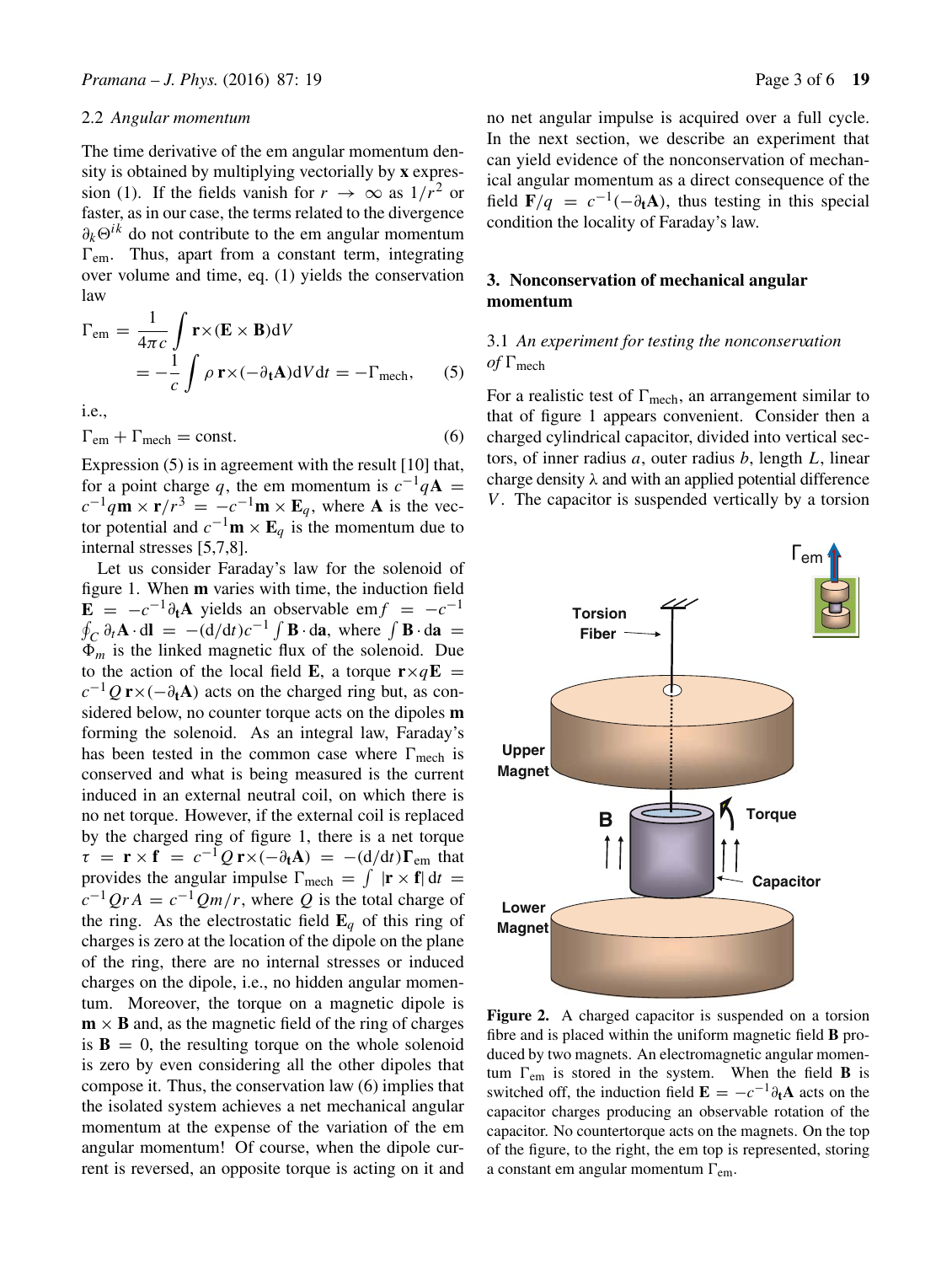fibre along its symmetry axis and placed, ideally, in a uniform magnetic field **B**, which is also directed vertically. The field **B** may be produced by a solenoid or electromagnets placed directly above and below the capacitor, as suggested schematically in figure 2. There are fringe effects at the ends of the cylindrical capacitor where the electric field due to the positive and negative charges leaks outside and induces polarization charges on the magnet. However, the field intensity decreases rapidly and its overall effect on the magnet is negligible (if we wish to eliminate fringe effects completely, we may use instead a spherical capacitor where the electric field is completely confined). Thus, to a first approximation, we may disregard fringe effects and assume that the electric field  $E_q = \lambda/2r$  is radial and confined inside the capacitor.

In the expression  $(1/4\pi c)(\mathbf{E}_q \times \mathbf{B})$  of the interaction em momentum density,  $\mathbf{B} = \nabla \times \mathbf{A}$  is the magnetic induction field that, when varying in time, yields the radiation field  $\mathbf{E}_m = -c^{-1}\partial_t\mathbf{A}$  acting on the capacitor charges.  $\mathbf{E}_q$  is the constant electrostatic field inside the charged capacitor. Therefore, the term  $(1/4\pi c)(\mathbf{E}_q \times \mathbf{B})$ is not associated with a pure radiation momentum density like, for example, that of the usual em waves (light or photons). Conversion of em energy into mechanical energy occurs in ordinary em devices and electric motors. However, in these devices and motors there is no static electric field ( $\mathbf{E}_q = 0$  and  $\Gamma_{em} = 0$ ) and, for the magnetic interaction forces between current elements, action and reaction holds between the stator and the rotor: mechanical angular momentum is conserved. In the present experiment,  $\mathbf{E}_q$  and  $(1/4\pi c)(\mathbf{E}_q \times \mathbf{B})$  do not vanish. As  $\mathbf{E}_q$  is an electrostatic field, the strengths of  $\mathbf{E}_q$  and **B** are much greater that that of the radiation fields. For this reason, the em interaction leading to nonconservation of  $\Gamma_{\text{mech}}$  can be observed experimentally in principle, as shown below.

Using the expression for the torque  $\tau = c^{-1}qr\partial_t A_\omega$ that acts on the charges of one of the capacitor surfaces when **B** varies with time, application of Stokes' theorem leads to the following value of the angular impulse per unit of length:

$$
\int \tau dt = \frac{\lambda}{2\pi c} \oint \mathbf{A} \cdot dl = \frac{r \lambda BS}{c} = \frac{\lambda Br^2}{2c},\tag{7}
$$

where  $BS$  is the linked magnetic flux. As the charge on the inner and outer surfaces is the same, the total angular impulse on the capacitor is

$$
\Gamma_{\text{mech}} = \int \tau_b \mathrm{d}t - \int \tau_a \mathrm{d}t = QB(b^2 - a^2)/2c. \quad (8)
$$

The total charge is given by  $Q = VC \approx 2\pi^{-1}LV/$  $ln(b/a)$ , where C is the capacitance. When the current of the magnet is slowly switched off, the impulse received by the capacitor of mass M generates an angular velocity  $\omega$  such that  $\Gamma_{\text{mech}} = I\omega$ , where  $I \simeq Mb^2$ is the moment of inertia. If  $k$  is the torsion constant of the suspension fibre and  $\theta$  the maximum angular displacement, then from conservation of energy,  $(1/2)I\omega^2 = (1/2)k\theta^2$ , we obtain

$$
\theta = \frac{LVB}{\pi c\sqrt{kM}} \frac{b}{\ln(b/a)} \left(1 - \frac{a^2}{b^2}\right).
$$
 (9)

For illustrative purposes, consider a capacitor with  $L = 0.5$  m,  $a = 0.25$  m,  $b = 1.05a$ , a suspension fibre with torsion constant  $k = 10^{-7}$  Nm/rad and, for the other experimental parameters, let  $M = 0.1$  kg and  $B = 1$  T (without the need for superconducting technology). For a detection system with an optical lever that can resolve  $\theta \gtrsim 10^{-4}$  rad, the corresponding threshold voltage would be  $V \gtrsim 1 \times 10^2$  V. The value of  $\theta$  may be enhanced by a factor of 10 or more by using resonance techniques, where **B** is made to vary periodically at the resonant frequency of oscillation. In this case, the effects of damping must be included in the model (especially near the resonance frequency) in order to achieve more realistic results. Given that V can be increased (perhaps by up to a factor of 6, without electrical breakdown concerns), an experimental test appears viable. Open questions regarding the design of such an experiment would include, among others, the nature and size of competing effects (e.g., rotations induced via vibrational couplings), interference from transient and static background fields, possible need of an evacuated housing, and associated grounding and shielding requirements.

# 3.2 *Possible applications of the nonconser*v*ation of*  $\Gamma$ <sub>mech</sub> *and conservation of*  $\Gamma$ <sub>tot</sub>

If the experiment proves the nonconservation of  $\Gamma_{\text{mech}}$ , it also proves the validity of the theory, the reality of  $\Gamma_{\text{em}}$  and the conservation law for the total angular momentum  $\Gamma_{\text{tot}} = \Gamma_{\text{em}} + \Gamma_{\text{mech}} = \text{const.}$  In figure 2,  $\Gamma_{\text{mech}} = 0$  and  $\Gamma_{\text{tot}} = \Gamma_{\text{em}}$ . Thus, it is interesting to consider what value of  $\Gamma_{\text{em}}$  might be achievable by means of special techniques capable of increasing the charge stored in the capacitor. For example, if one inserts a material with a very high relative dielectric constant ( $\epsilon \simeq 10^3$ –10<sup>4</sup>) between the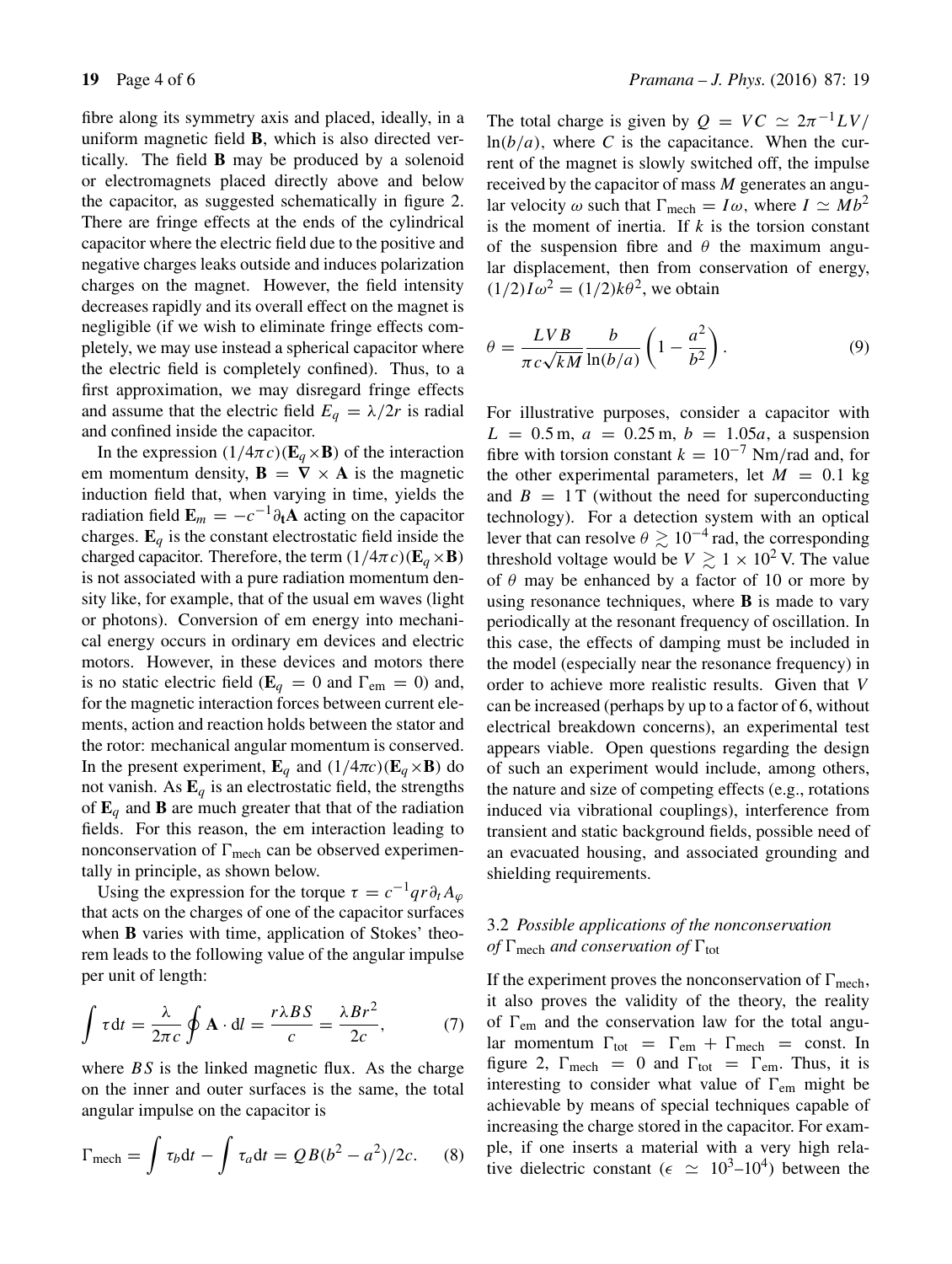cylindrical plates of the capacitor, with the same applied voltage  $V$ , the primary charge  $Q$  would be increased by the factor  $\epsilon$ , but a secondary charge would be stored in the dielectric. However, if the source of V is disconnected while keeping the capacitor charged and the dielectric with its secondary charge is removed, only the increased primary charge  $Q$  is kept in the capacitor. Moreover, with appropriate materials and experimental conditions, in principle the potential could be raised to  $V = 10^7 V$  and, in a very high B-field environment, e.g.,  $B \sim 6$  T, the resulting em angular momentum might be as high as  $\Gamma_{\text{em}} \simeq 1 \text{ N m s.}$ 

If it were to turn out that a system storing such a  $\Gamma_{\rm em}$  is technologically feasible, it would likely display uncommon features. A detailed experimental plan, possibilities and consequences of applications for such a system will be discussed in a future contribution. Speculatively, we only mention here an interesting feature of such a system possessing a stored  $\Gamma_{em}$ : if tilted, a reaction torque appears in order to conserve the total angular momentum  $\Gamma_{em} + \Gamma_{mech}$ . Thus, the capacitor–magnet system would behave like a common mechanical spinning top. Hence, instead of a mechanical spinning top, in principle one would realize an electromagnetic top, as sketched in figure 2. Obviously, the basic physical principle of the electromagnetic top is the same as that of the mechanical one, and of course this principle forms the basis of several rotational instrument applications related to gyroscopes, such as pointing devices, gyrocompasses, antiroll devices/stabilizers, artificial horizons and autopilots for aircraft, robotics and other technologies that employ precision angle and rate sensors. An advantage over such usual devices is that an electromagnetic top is a purely electromagnetic system and would be far less mechanically complex.

## **4. Conclusions**

We have considered the charge–magnetic dipole system and described the interaction force  $f_m$  acting on the dipole **m** when the fields vary with time and the force  $f_q$  acting on the charge q. A test of  $f_m$  and  $f_q$ is possible in principle and in such a test, the action and reaction principle and conservation of the linear em and mechanical momentum hold. The situation regarding the em angular momentum  $\Gamma_{\rm em}$  is more complex. We indicate here the possible logical outcomes for an experimental arrangement of the type described in §3, and note therein the predictions of classical electrodynamics. The relevant cases are:

- (i) No torque on the capacitor and on the magnets: In this case,  $\Gamma_{\text{mech}}$  of the isolated system is conserved. However, this is contrary to the prediction of the theory.
- (ii) Opposite torques on the capacitor and on the magnets: The torque on the capacitor is predicted by the theory, but that on the magnets is not. Possibly, this unlikely result could imply that the standard expression  $\mathbf{m} \times \mathbf{B}$  of the torque on **m** has to be modified. Therefore, an experiment of this type is potentially an indirect test of the standard torque expression  $m \times B$ .
- (iii) Torque on the capacitor but not on the magnets: As foreseen by classical electrodynamics, the experiment would confirm the locality of the force  $f_q = -c^{-1}q \partial_t A$ , implying that the mechanical angular momentum,  $\Gamma_{\text{mech}}$ , of this isolated system is NOT conserved, while the sum  $\Gamma_{\text{tot}} = \Gamma_{\text{em}} + \Gamma_{\text{mech}}$  is conserved. Thus, an application such that of the electromagnetic top would also be viable.

In conclusion, the interaction forces of our system should be experimentally observable. In particular, the arrangement of figure 2 can test the nonconservation of  $\Gamma_{\text{mech}}$  for this isolated system. The conservation law  $\Gamma_{\text{tot}} = \Gamma_{\text{em}} + \Gamma_{\text{mech}}$  may lead to novel em devices and applications, such as the electromagnetic top.

Although foreseen by classical electrodynamics, the notion that a macroscopic isolated system could acquire a self-driven angular impulse certainly represents a remarkable dynamic feature that has never been tested and may have appealing uses. We believe that fundamental features of electrodynamics with such potential should be subject to dedicated experimental research and testing.

### **Acknowledgements**

This work was supported in part by the CDCHT, ULA, Mérida, Venezuela.

### **References**

- [1] L Zangwill, *Modern electrodynamics*, Section 15.5 (Cambridge University Press, 2013)
- [2] L Page and N I Adams, *Am. J. Phys.* **13**, 141 (1945)
- [3] G Cavalleri, G Spavieri and G Spinelli, *Nuo*v*o Cimento B* **102**, 495 (1988)